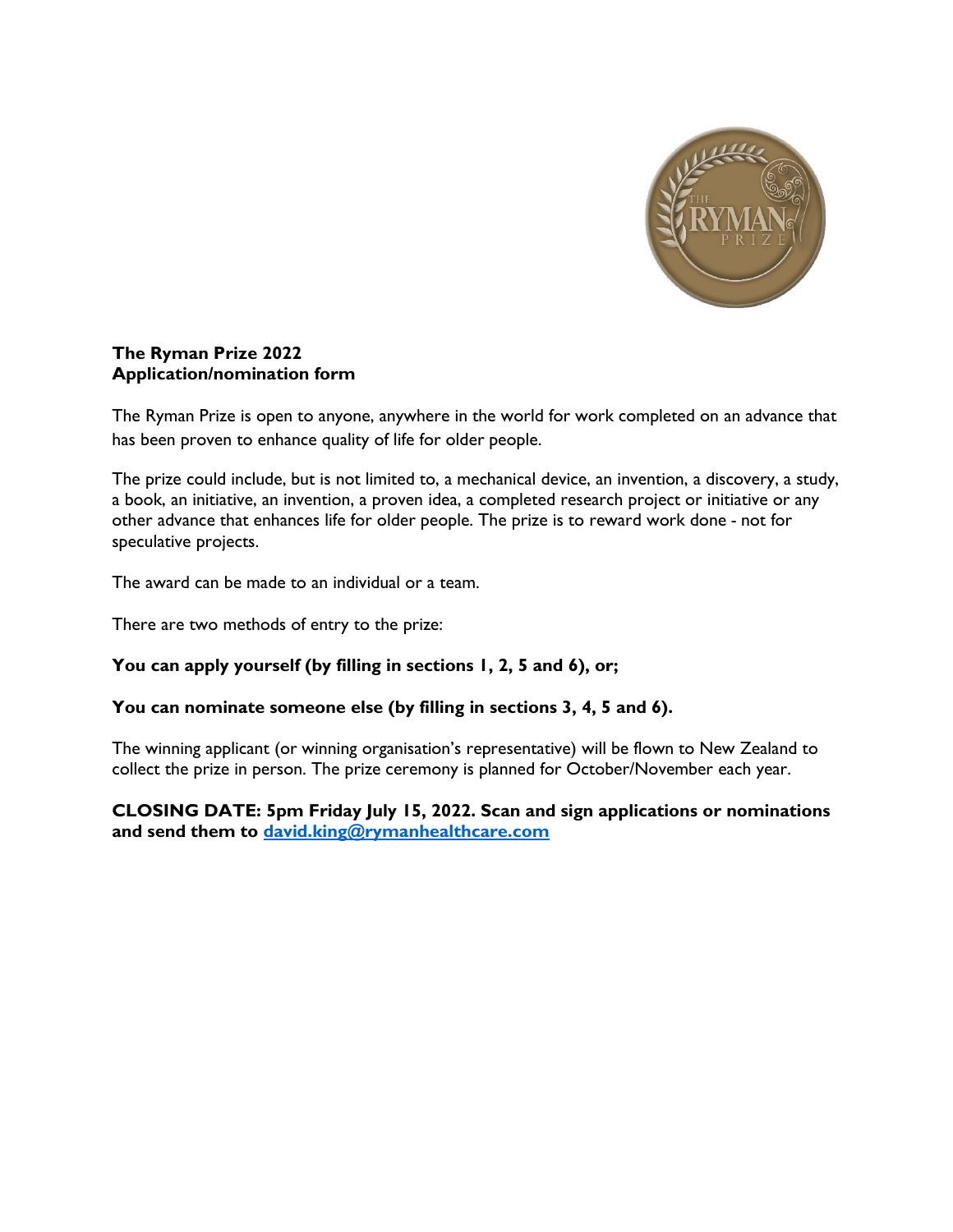## **SECTION 1: Applications:**

I ………………………………………………………………………………………………………

(full name or names) wish to apply for the Ryman Prize

I………………………………..……………………………………………………………………...….

(full name or names) consent to the Ryman Foundation and its agents making enquiries, verifying

facts, carrying out research and obtaining information from others that it considers appropriate to

verify this application. All information will remain confidential.

Signature:

(NB: in the case of joint entries enter the name of all individual members as well as your main applicant's name, the main applicant to be the chief point of contact)

Date:

**Applicant's details:**

**Name:**

**Contact address:**

**Email:**

**Contact phone number:**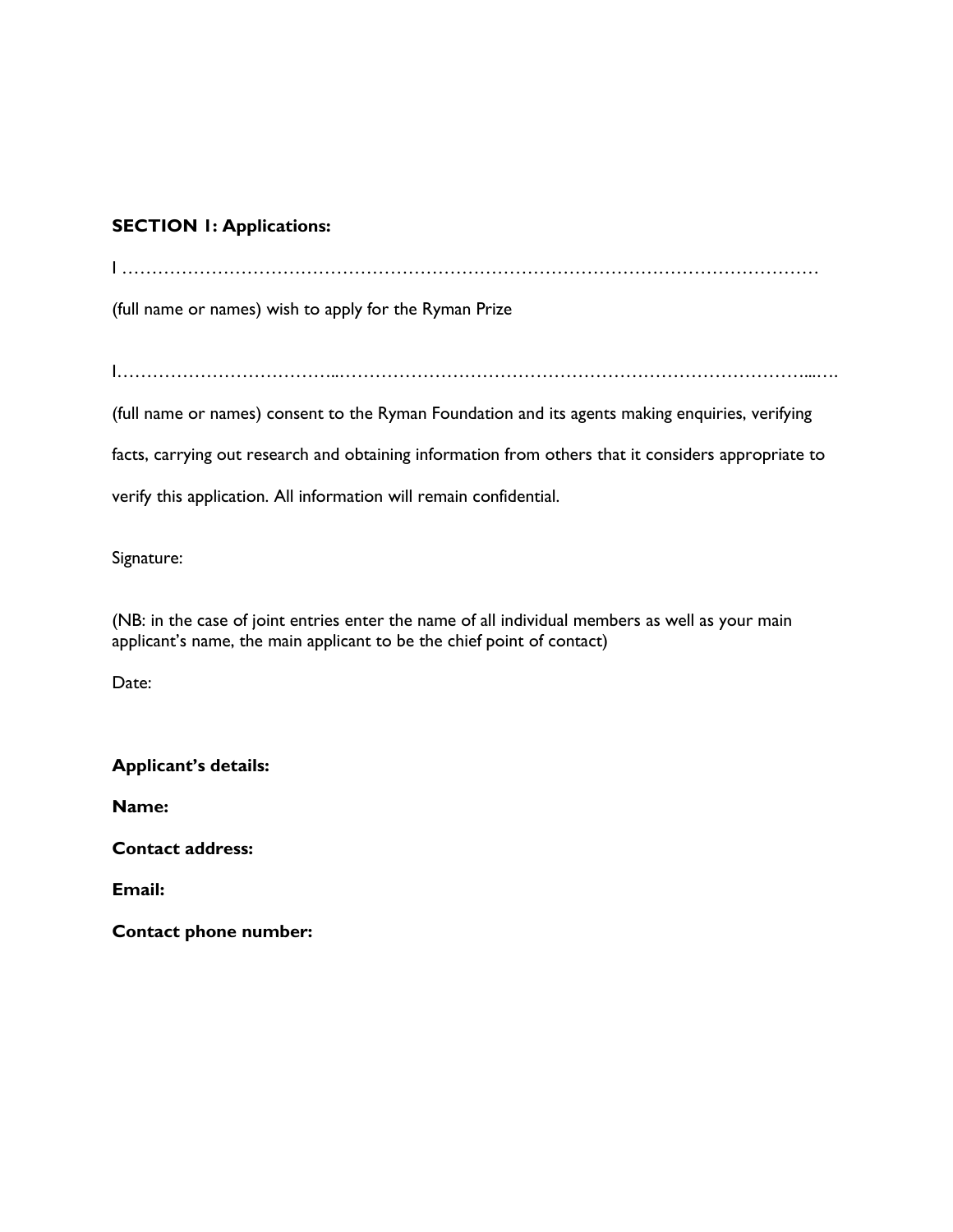# **SECTION 2: Application statement (for applicants nominating themselves)**

Please provide a statement of up to 1000 words on **why you** should be considered for the Ryman Prize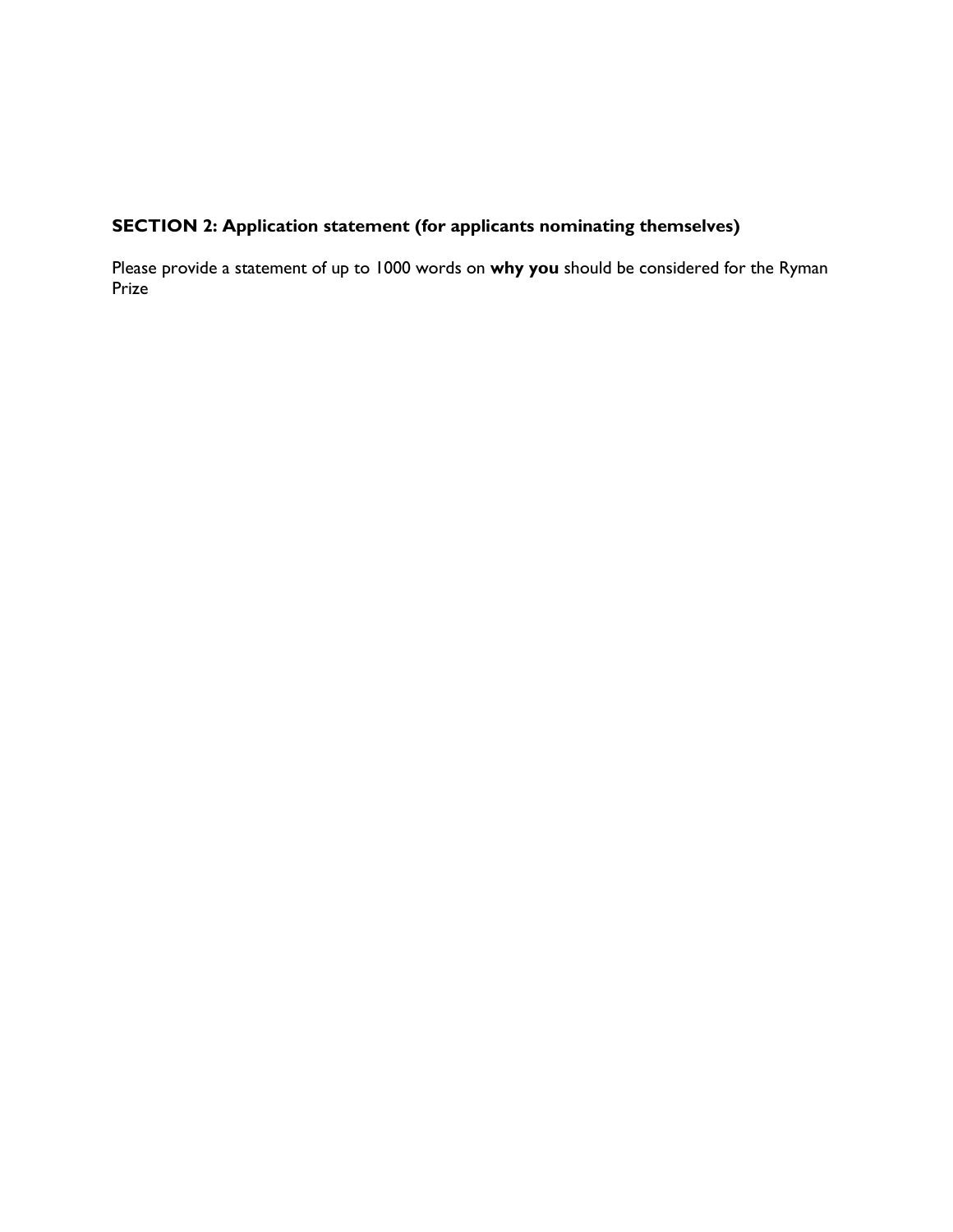## **SECTION 3: Nominations**

wish to nominate …………………………………………………………………………………….(full name of Individual, individuals or organisation) for the Ryman Prize. I………………………………..……………………………………………………………………...…. (full name or names) consent to the Ryman Foundation and its agents making enquiries, verifying facts, carrying out research and obtaining information from others that it considers appropriate to verify this application. All information will remain confidential.

I ……………………………………………………………………………………………(full name)

Signature:

(NB: in the case of joint entries enter the name of all individual members as well as your main applicant's name, the main applicant to be the chief point of contact)

Date:

## **Applicant's details:**

**Name:**

**Contact address:**

**Email:**

**Contact phone number:**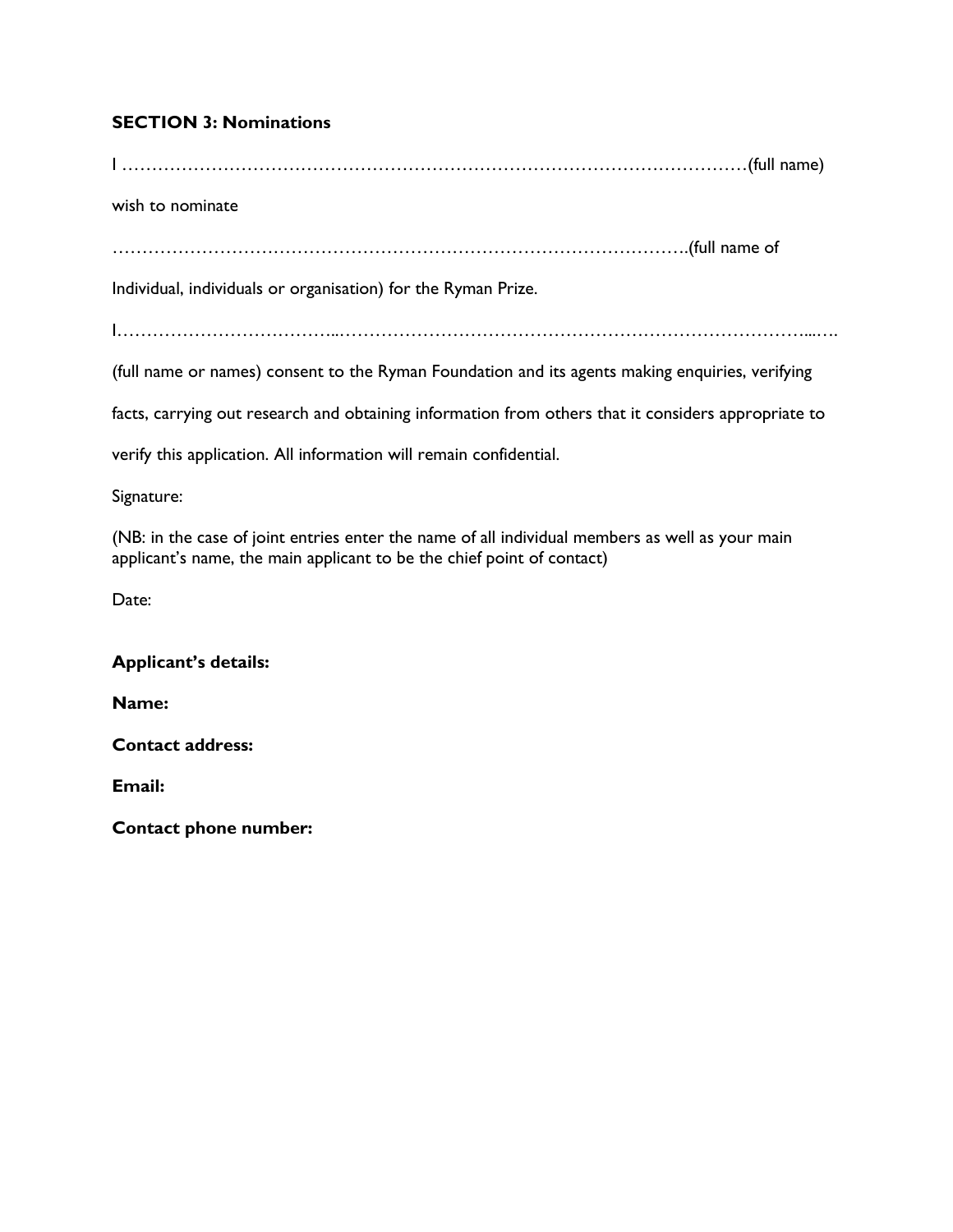## **SECTION 4: Nomination statement (for applicants nominating someone else)**

Please provide a statement of up to 1000 words on **why the person or organisation you have nominated** should be considered for the Ryman Prize.